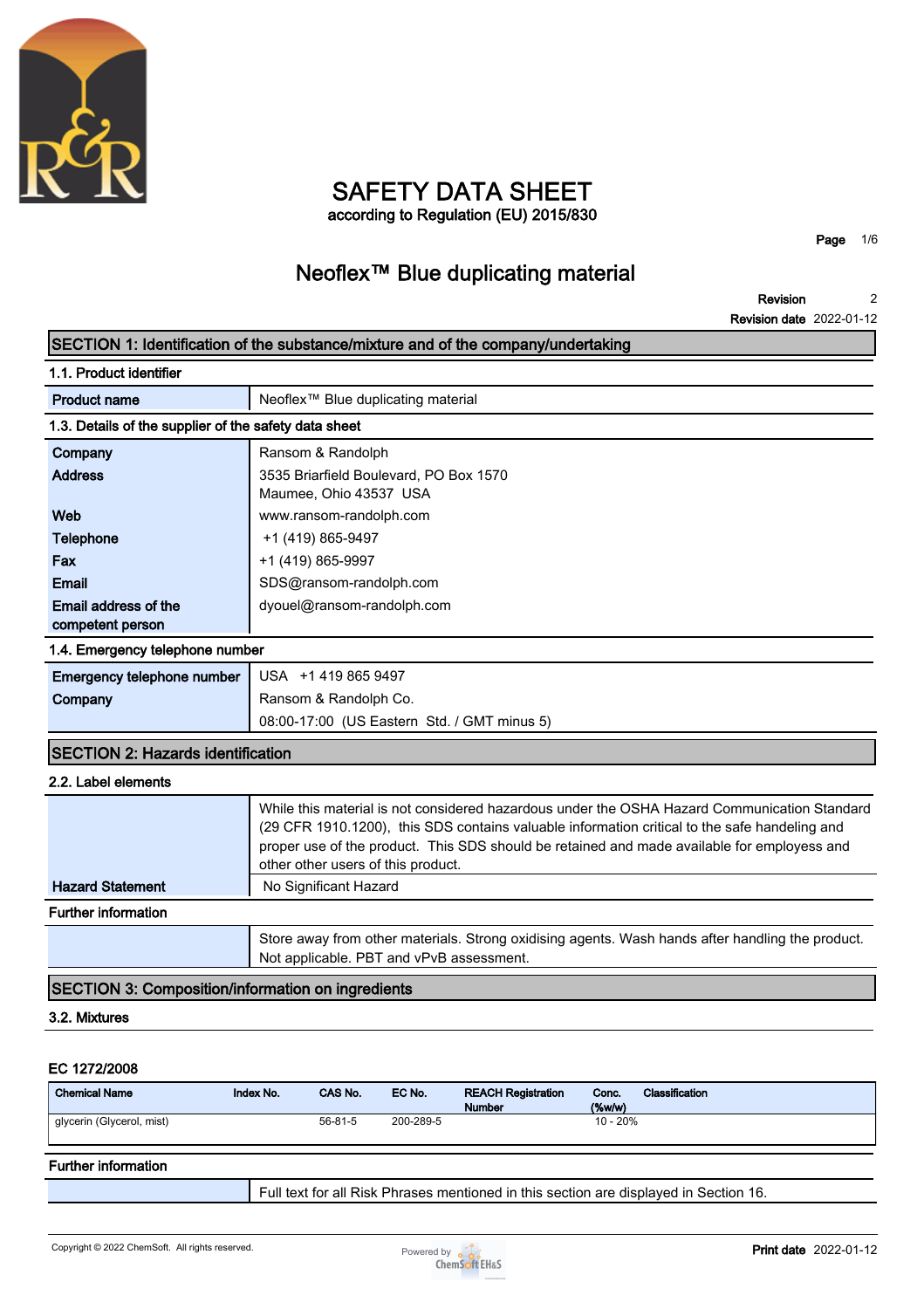**Revision date 2022-01-12**

### **SECTION 4: First aid measures**

|  | 4.1. Description of first aid measures |  |  |
|--|----------------------------------------|--|--|
|--|----------------------------------------|--|--|

| 4.1. Description of first aid measures                            |                                                                                                                                                                                                                   |
|-------------------------------------------------------------------|-------------------------------------------------------------------------------------------------------------------------------------------------------------------------------------------------------------------|
| Inhalation                                                        | Move the exposed person to fresh air.                                                                                                                                                                             |
| Eye contact                                                       | Rinse immediately with plenty of water for 15 minutes holding the eyelids open. Seek medical<br>attention if irritation or symptoms persist.                                                                      |
| <b>Skin contact</b>                                               | Wash off immediately with plenty of soap and water. Remove contaminated clothing. Seek medical<br>attention if irritation or symptoms persist.                                                                    |
| Ingestion                                                         | DO NOT INDUCE VOMITING. Seek medical attention if irritation or symptoms persist.                                                                                                                                 |
|                                                                   | 4.2. Most important symptoms and effects, both acute and delayed                                                                                                                                                  |
| Inhalation                                                        | Inhalation may cause coughing, tightness of the chest and irritation of the respiratory system.                                                                                                                   |
| Eye contact                                                       | May cause irritation to eyes.                                                                                                                                                                                     |
| <b>Skin contact</b>                                               | May cause irritation to skin.                                                                                                                                                                                     |
| Ingestion                                                         | May cause irritation to mucous membranes.                                                                                                                                                                         |
|                                                                   | 4.3. Indication of any immediate medical attention and special treatment needed                                                                                                                                   |
|                                                                   | Seek medical attention if irritation or symptoms persist.                                                                                                                                                         |
| <b>SECTION 5: Firefighting measures</b>                           |                                                                                                                                                                                                                   |
| 5.1. Extinguishing media                                          |                                                                                                                                                                                                                   |
|                                                                   | Use extinguishing media appropriate to the surrounding fire conditions. Carbon dioxide (CO2). Dry<br>chemical. Water spray.                                                                                       |
| 5.2. Special hazards arising from the substance or mixture        |                                                                                                                                                                                                                   |
|                                                                   | Burning produces irritating, toxic and obnoxious fumes. Thermal decomposition may release<br>oxides of carbon and sulfer, aldehydes, and acrolein.                                                                |
|                                                                   | This product should not be mixed with strong oxidizing agents, such as nitric acid, chromium<br>trioxide or potassium permanganate, because an explosion may occur.                                               |
| 5.3. Advice for firefighters                                      |                                                                                                                                                                                                                   |
|                                                                   | Wear suitable respiratory equipment when necessary.                                                                                                                                                               |
| <b>SECTION 6: Accidental release measures</b>                     |                                                                                                                                                                                                                   |
|                                                                   | 6.1. Personal precautions, protective equipment and emergency procedures                                                                                                                                          |
|                                                                   | Ensure adequate ventilation of the working area.                                                                                                                                                                  |
|                                                                   | Surfaces contaminated with the product will become slippery.                                                                                                                                                      |
| 6.2. Environmental precautions                                    |                                                                                                                                                                                                                   |
|                                                                   | Do not allow product to enter drains. Prevent further spillage if safe.                                                                                                                                           |
| 6.3. Methods and material for containment and cleaning up         |                                                                                                                                                                                                                   |
|                                                                   | Transfer to suitable, labelled containers for disposal. Clean spillage area thoroughly with plenty of<br>water.                                                                                                   |
| 6.4. Reference to other sections                                  |                                                                                                                                                                                                                   |
|                                                                   | See section [2, 8 & 13] for further information.                                                                                                                                                                  |
| <b>SECTION 7: Handling and storage</b>                            |                                                                                                                                                                                                                   |
| 7.1. Precautions for safe handling                                |                                                                                                                                                                                                                   |
|                                                                   | Avoid contact with eyes and skin. Ensure adequate ventilation of the working area. Adopt best<br>Manual Handling considerations when handling, carrying and dispensing. Wash hands after<br>handling the product. |
| 7.2. Conditions for safe storage, including any incompatibilities |                                                                                                                                                                                                                   |

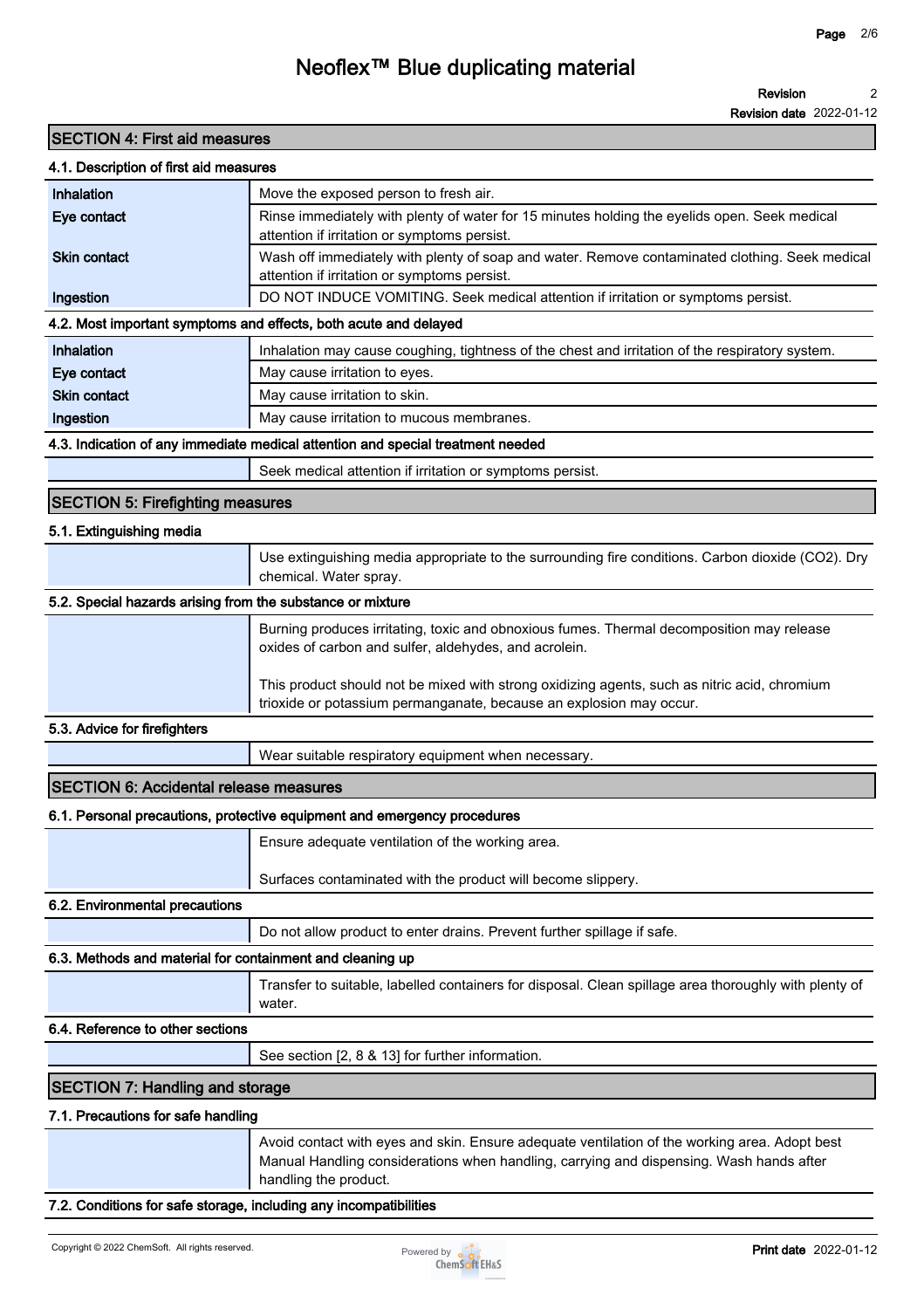| 7.2. Conditions for safe storage, including any incompatibilities |                                                                                                                                                                     |
|-------------------------------------------------------------------|---------------------------------------------------------------------------------------------------------------------------------------------------------------------|
|                                                                   | Keep in a cool, dry, well ventilated area. Keep containers tightly closed. Store in correctly labelled<br>containers.                                               |
|                                                                   | This product should not be mixed with strong oxidizing agents, such as nitric acid, chromium<br>trioxide or potassium permanganate, because an explosion may occur. |
| 7.3. Specific end use(s)                                          |                                                                                                                                                                     |
|                                                                   | Dental Labs.                                                                                                                                                        |

### **SECTION 8: Exposure controls/personal protection**

#### **8.1. Control parameters**

**exposure limits: glycerin - 5 mg/kg TWA OSHA PEL (respirable fraction), 15 mg/kg TWA OSHA PEL (total dust).**

#### **8.1.1. Exposure Limit Values**

| glycerin (Glycerol, mist) | WEL 8-hr limit ppm: -        | WEL 8-hr limit mg/m3: $10$     |
|---------------------------|------------------------------|--------------------------------|
|                           | WEL 15 min limit ppm: -      | WEL 15 min limit mg/m3: -      |
|                           | WEL 8-hr limit mg/m3 total   | WEL 15 min limit mg/m3 total - |
|                           | inhalable dust:              | inhalable dust:                |
|                           | WEL 8-hr limit mg/m3 total - | WEL 15 min limit mg/m3 total - |
|                           | respirable dust:             | respirable dust:               |

#### **8.2. Exposure controls**

| 8.2.1. Appropriate engineering<br>controls | Ensure adequate ventilation of the working area.      |
|--------------------------------------------|-------------------------------------------------------|
| 8.2.2. Individual protection<br>measures   | Wear protective clothing.                             |
| Eye / face protection                      | In case of splashing, wear:. Approved safety goggles. |
| Skin protection -<br>Handprotection        | Chemical resistant gloves (PVC).                      |
|                                            |                                                       |

**SECTION 9: Physical and chemical properties**

**9.1. Information on basic physical and chemical properties**

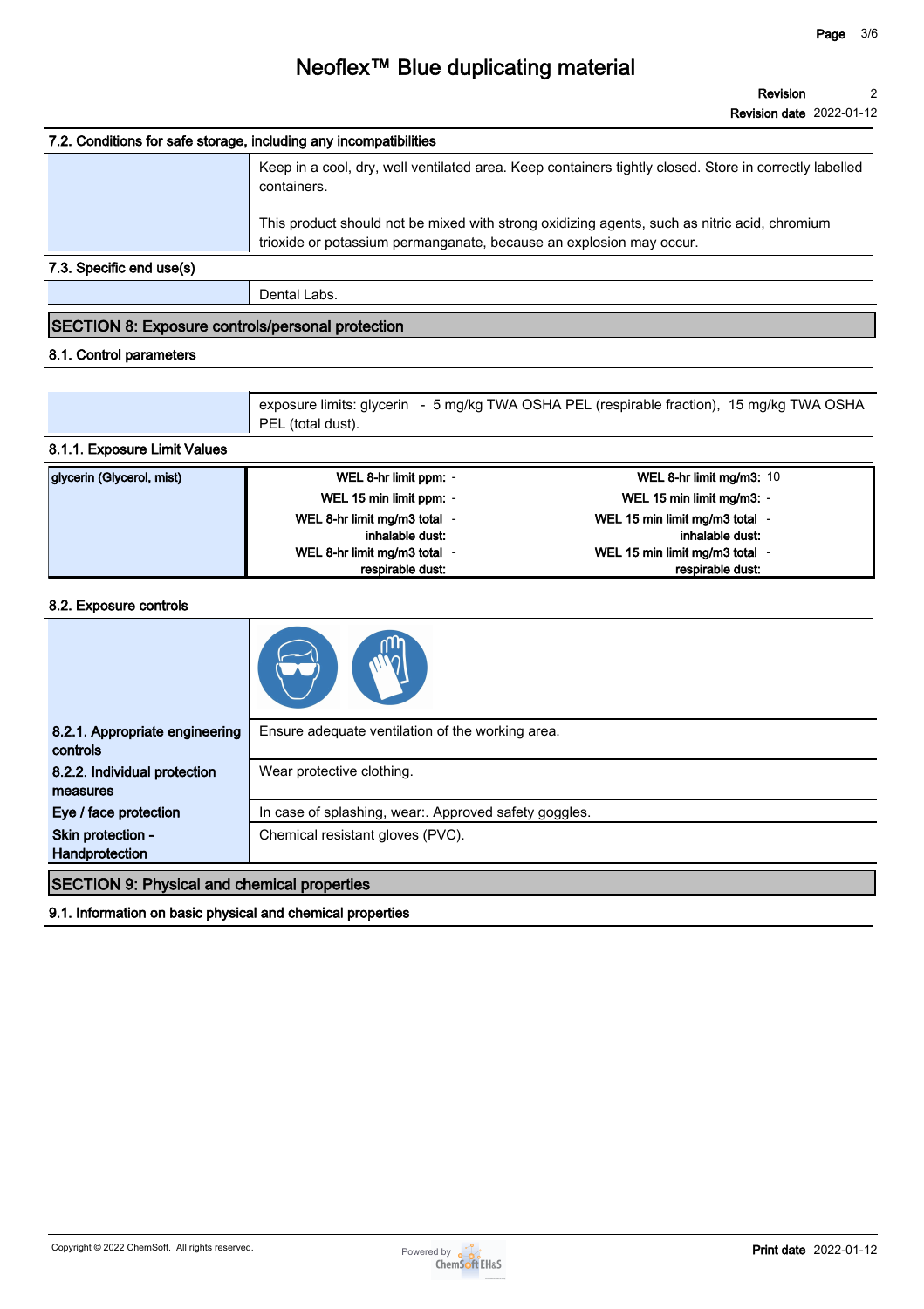**Revision Revision date 2022-01-12 2**

#### **9.1. Information on basic physical and chemical properties**

| Appearance                                   | Solid/Paste                               |
|----------------------------------------------|-------------------------------------------|
| Colour                                       | Translucent/Light blue                    |
| Odour   Mild                                 |                                           |
| Odour threshold   Not applicable.            |                                           |
|                                              | <b>pH</b> No data available               |
|                                              | Melting point   No data available         |
|                                              | Freezing Point   No data available        |
| Initial boiling point $\vert$ = 100 - 150 °C |                                           |
|                                              | Flash point Not determined                |
| Evaporation rate   Not applicable.           |                                           |
| Flammability (solid, gas) Not applicable.    |                                           |
|                                              | Vapour pressure   No data available       |
| Vapour density $\geq 1$                      |                                           |
|                                              | Relative density 1.13 (H2O = 1 $@$ 20 °C) |
|                                              | Water solubility   No data available      |
|                                              | Fat Solubility   Not applicable.          |
| Partition coefficient   No data available    |                                           |
| Autoignition temperature Not applicable.     |                                           |
|                                              | Viscosity   Not applicable.               |
| <b>Explosive properties</b> Not applicable.  |                                           |
| Solubility                                   | $\approx$ Insoluble in water              |

#### **9.2. Other information**

|                                             | <b>Conductivity</b> Not applicable. |  |
|---------------------------------------------|-------------------------------------|--|
| Surface tension   Not applicable.           |                                     |  |
|                                             | Gas group   Not applicable.         |  |
| Benzene Content   Not applicable.           |                                     |  |
|                                             | Lead content Not applicable.        |  |
| VOC (Volatile organic Not applicable.       |                                     |  |
| compounds)                                  |                                     |  |
| <b>SECTION 10: Stability and reactivity</b> |                                     |  |

## **10.1. Reactivity**

| .                                        |                                                                                                                                                                     |
|------------------------------------------|---------------------------------------------------------------------------------------------------------------------------------------------------------------------|
|                                          | Stable under normal conditions.                                                                                                                                     |
| 10.2. Chemical stability                 |                                                                                                                                                                     |
|                                          | Stable under normal conditions.                                                                                                                                     |
| 10.3. Possibility of hazardous reactions |                                                                                                                                                                     |
|                                          | This product should not be mixed with strong oxidizing agents, such as nitric acid, chromium<br>trioxide or potassium permanganate, because an explosion may occur. |
| 10.4. Conditions to avoid                |                                                                                                                                                                     |
|                                          | Decomposition will start at > 350°C.                                                                                                                                |
| 10.5. Incompatible materials             |                                                                                                                                                                     |
|                                          | Acids.                                                                                                                                                              |
|                                          | Oxidising agents.                                                                                                                                                   |
|                                          | Keep away from heat.                                                                                                                                                |
| 10.6. Hazardous decomposition products   |                                                                                                                                                                     |
|                                          |                                                                                                                                                                     |

**Acrolein may be formed in fire conditions.**

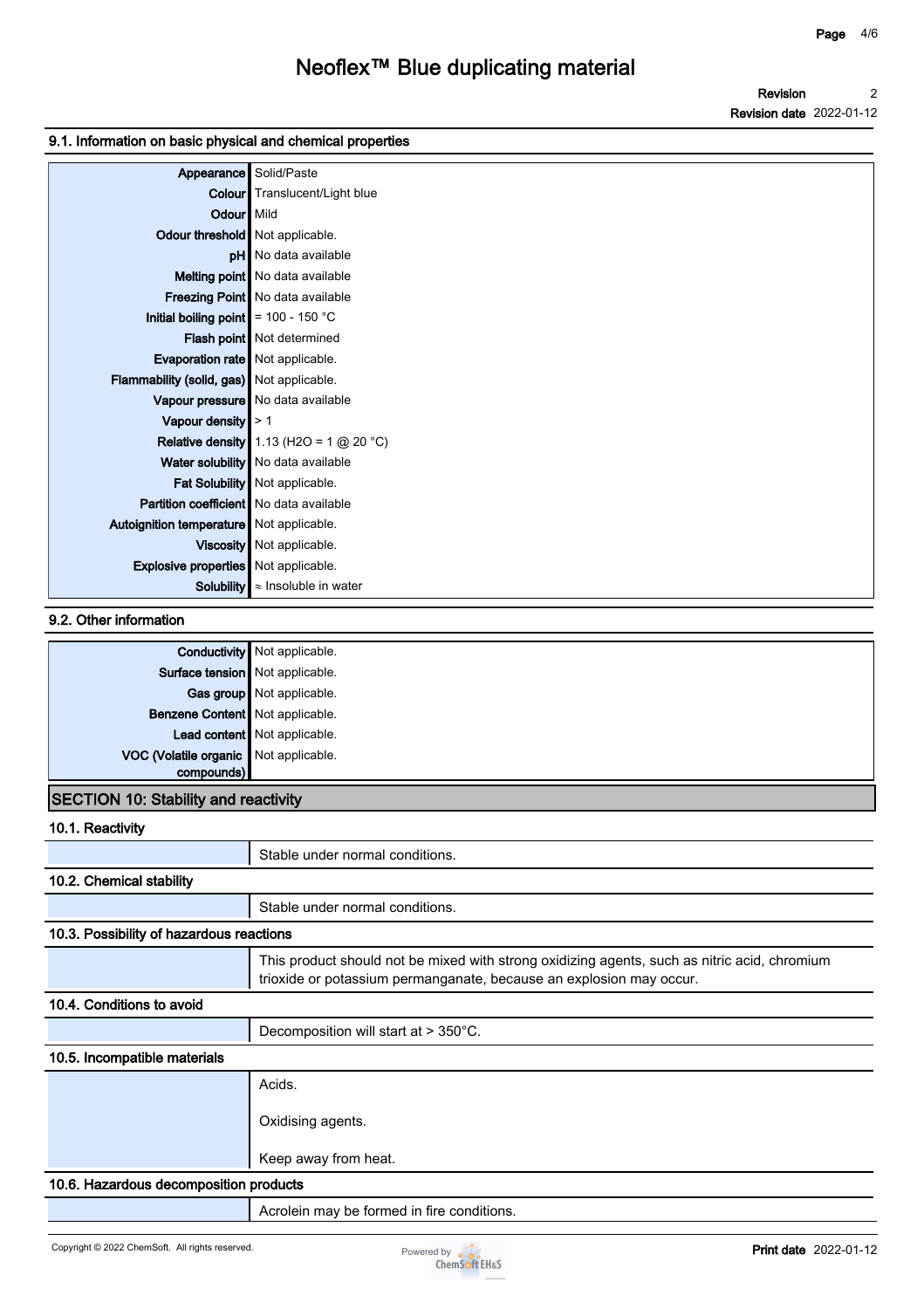**Revision 2**

**Revision date 2022-01-12**

#### **SECTION 11: Toxicological information**

| 11.1. Information on toxicological effects |                                                                                                                                                                      |                                |  |
|--------------------------------------------|----------------------------------------------------------------------------------------------------------------------------------------------------------------------|--------------------------------|--|
| <b>Acute toxicity</b>                      | Based on available data, the classification criteria are not met. Ingestion may cause nausea and<br>vomiting.                                                        |                                |  |
| Skin corrosion/irritation                  | Based on available data, the classification criteria are not met. May cause irritation to skin.                                                                      |                                |  |
| Serious eye damage/irritation              | Based on available data, the classification criteria are not met. Eyes: Contact may cause irritation<br>with redness and tearing.                                    |                                |  |
| Respiratory or skin<br>sensitisation       | Based on available data, the classification criteria are not met. Inhalation may cause coughing,<br>tightness of the chest and irritation of the respiratory system. |                                |  |
| Germ cell mutagenicity                     | Based on available data, the classification criteria are not met.                                                                                                    |                                |  |
| Carcinogenicity                            | Based on available data, the classification criteria are not met.                                                                                                    |                                |  |
| <b>Reproductive toxicity</b>               | Based on available data, the classification criteria are not met.                                                                                                    |                                |  |
| STOT-single exposure                       | Based on available data, the classification criteria are not met.                                                                                                    |                                |  |
| STOT-repeated exposure                     | Based on available data, the classification criteria are not met.                                                                                                    |                                |  |
| <b>Aspiration hazard</b>                   | Based on available data, the classification criteria are not met.                                                                                                    |                                |  |
| Repeated or prolonged<br>exposure          | Based on available data, the classification criteria are not met.                                                                                                    |                                |  |
| 11.1.4. Toxicological Information          |                                                                                                                                                                      |                                |  |
| glycerin                                   | Inhalation Rat LC50/>570 h: 1                                                                                                                                        | Oral Rat LD50: 12600 mg/kg     |  |
| <b>SECTION 12: Ecological information</b>  |                                                                                                                                                                      |                                |  |
| 12.1. Toxicity                             |                                                                                                                                                                      |                                |  |
| glycerin                                   | Daphnia EC50/48h: 10000 mg/l                                                                                                                                         | Fish LC50/96h: 10000.0000 mg/l |  |
| 12.2. Persistence and degradability        |                                                                                                                                                                      |                                |  |
|                                            | No data is available on this product.                                                                                                                                |                                |  |
| 12.3. Bioaccumulative potential            |                                                                                                                                                                      |                                |  |
|                                            |                                                                                                                                                                      |                                |  |
|                                            | not expected to bio-accumulate.                                                                                                                                      |                                |  |
| <b>Partition coefficient</b>               |                                                                                                                                                                      |                                |  |
|                                            | Neoflex <sup>™</sup> Blue duplicating No data available<br>material                                                                                                  |                                |  |
| 12.4. Mobility in soil                     |                                                                                                                                                                      |                                |  |
|                                            | No data is available on this product.                                                                                                                                |                                |  |
| 12.5. Results of PBT and vPvB assessment   |                                                                                                                                                                      |                                |  |
|                                            | No data is available on this product.                                                                                                                                |                                |  |
| <b>SECTION 13: Disposal considerations</b> |                                                                                                                                                                      |                                |  |
|                                            |                                                                                                                                                                      |                                |  |

**General information**

**Dispose of in compliance with all local and national regulations.**

### **SECTION 14: Transport information**

#### **14.1. UN number**

**The product is not classified as dangerous for carriage.**

### **14.2. UN proper shipping name**

**The product is not classified as dangerous for carriage.**